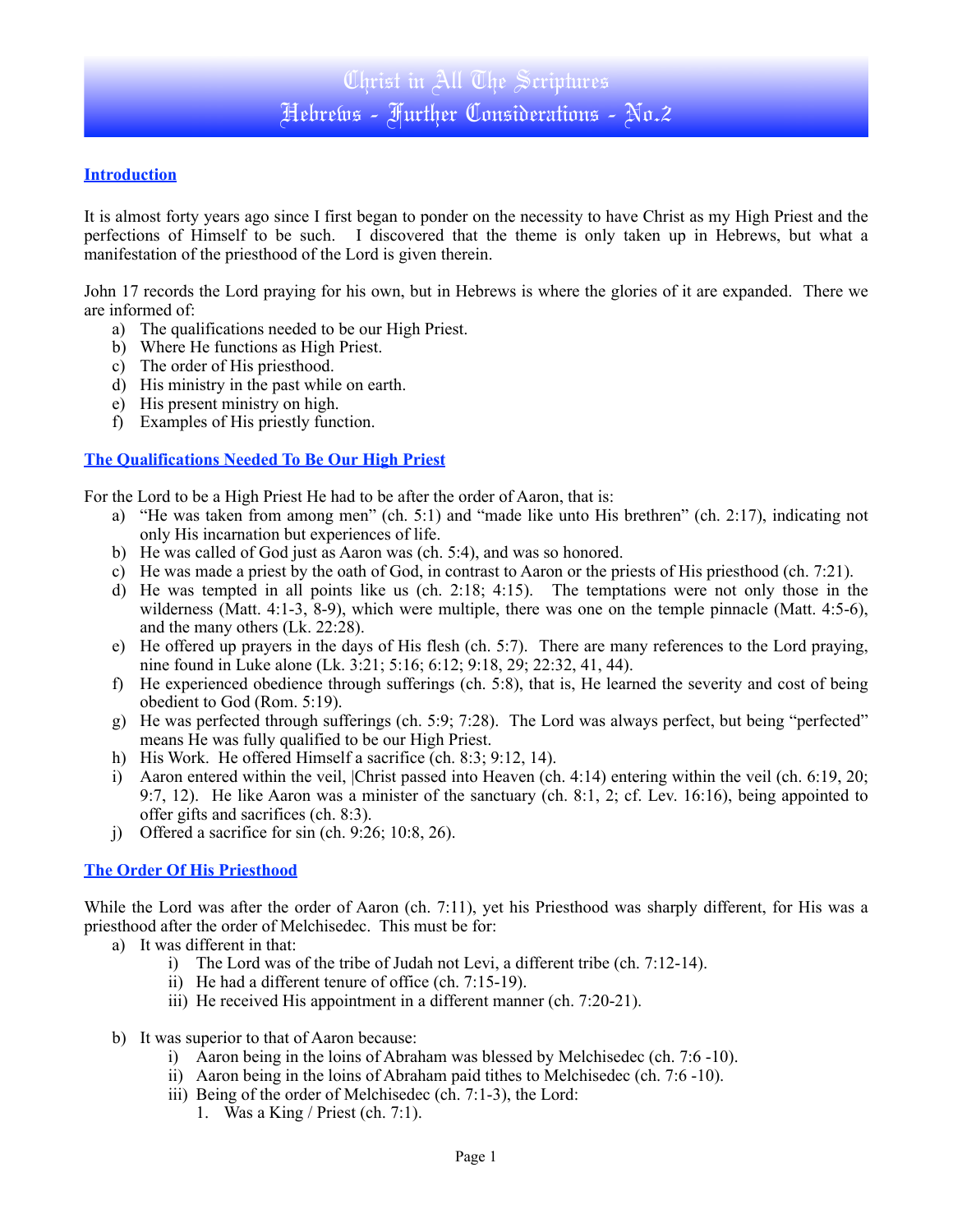# Christ in All The Scriptures Hebrews - Further Considerations - No.2

- 2. With Melchisedec as a type of the Lord in his priesthood, Melchisedec had no recorded genealogy (ch. 7:3); He had no beginning nor ending (ch. 7:3); and He abideth a Priest continually (ch. 7:3).
- 3. They were sinful. He was sinless (ch. 7:25, 26).
- 4. They functioned in an earthly tabernacle. He is not only made higher than the heavens, He officiates in Heaven (ch. 7:26; 9:24).
- 5. They never led the people into the holiest. He is our Forerunner (ch. 6:20).

#### **His Ministry**

- 1) In the past:
	- a) While the Lord never became a priest until after He ascended, He did perform priestly functions. In this Moses was a fore-gleam of the Lord, for he also performed priestly functions but was never a priest.
		- i) He made propitiation for the sins of people (ch. 2:17; 7:27)
		- ii) He appeared to put away sin (ch. 9:26)
		- iii) He became the surety of the new covenant (ch. 7:22)
		- iv) He sanctified believers (ch. 10:10)
		- v) He offered one sacrifice for sins (ch. 10:12)
		- vi) He perfected the sanctified (ch. 10:14)
		- vii) He entered into heaven as:
			- 1. Forerunner (ch. 6:20)
			- 2. Redeemer (ch. 9:12)
			- 3. Purifier (ch. 9:23, 24; cf. Lev. 16:16)

viii)He provided a perfect sacrifice (ch. 7:27; 9:14, 23, 26) procuring a perfect salvation (ch. 7:25); secured by a perfect covenant (ch. 7:22; 8:6); and gives us a perfect approach through Him (ch. 10:20).

- 2) His present ministry (In the true Tabernacle, ch. 8:2).
	- a) He succors the tempted (ch. 2:18; cf. Lk. 22:31, 32)
	- b) He encourages us to draw near to the Throne of Grace (ch. 4:16; 10:22)
	- c) He brightens our hope of being in heaven (ch. 6:20; 10:23)
	- d) He saves to the uttermost those who come unto God (that is those who are coming to Him (God) through Him (ch: 7:25). This is not a verse for the unsaved, but for the redeemed.
	- e) His salvation is eternal (ch. 5:9; 9:12).
	- f) He makes intercession (ch. 7:25; cf. Lev. 16:2-34, the great day of atonement; Psa: 141:2)
	- g) He is the mediator of the new and better covenant, ensuring that believers receive the promises of it (ch. 8:6; 9:15; Cf. 1 Tim. 2:5)
	- h) He appears before God for us (ch. 9:24; cf. Ex. 28:29)
	- i) He presents our sacrifice of praise to God (ch. 13:15)
- 3) His future Ministry
	- a) He will appear a second time for the consummation of our salvation (ch. 9:28), the redemption of the body.

### **Where He Functions As High Priest**

- 1) Within the Veil (ch. 6:19)
- 2) The true Tabernacle, pitched by God, not by man's hand (ch. 8:2, 9:11)
- 3) Heaven (ch. 9:24)
- 4) Before the face of God (ch. 9:24)